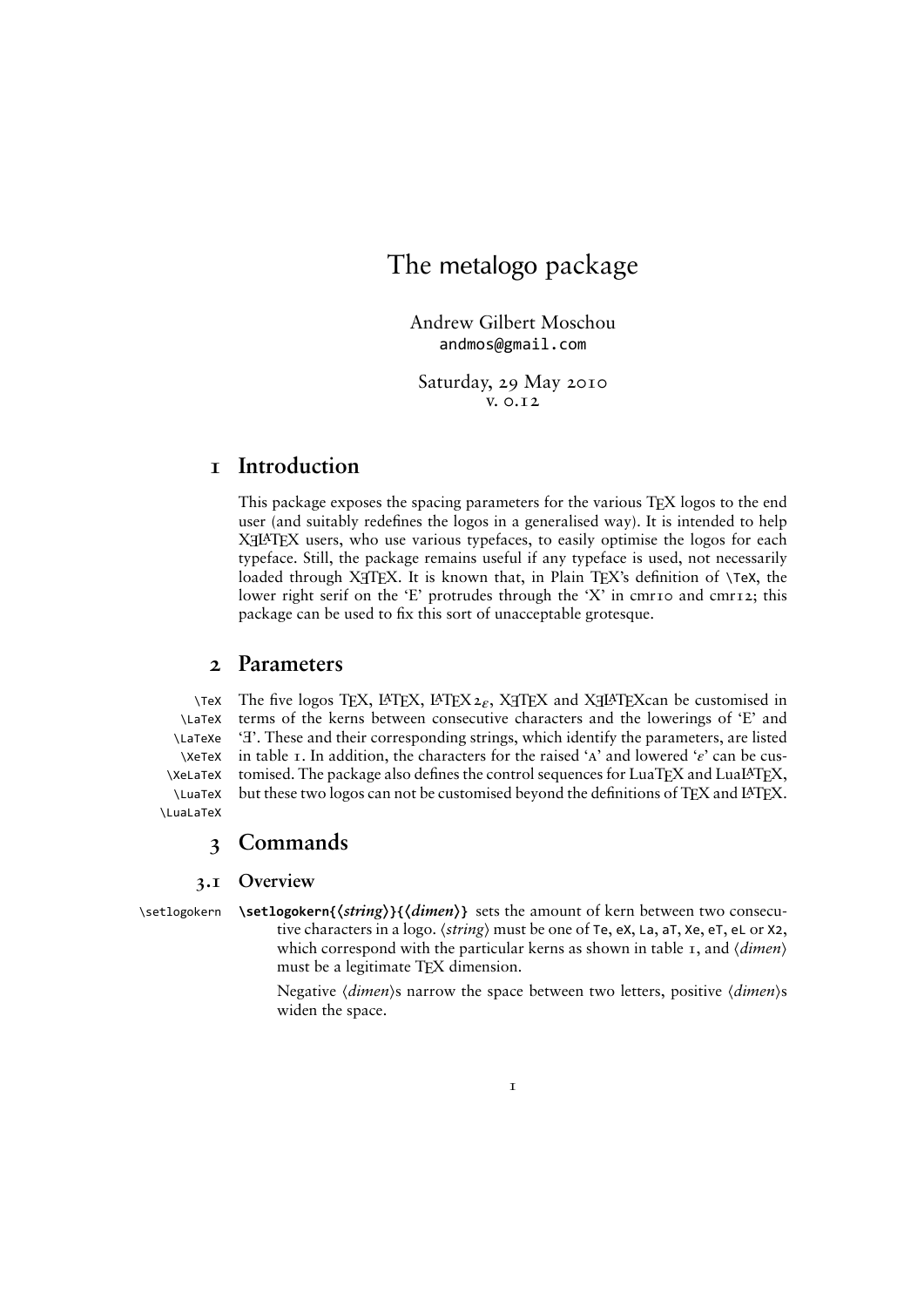| Kerns              |                |                         |               |  |  |
|--------------------|----------------|-------------------------|---------------|--|--|
| Characters         | String         | Parent logo             | Default value |  |  |
| $T_{\rm E}$        | Тe             | <b>TFX</b>              | $-0.1667$ em  |  |  |
| $_{\rm FX}$        | еX             | <b>TFX</b>              | -0.125em      |  |  |
| A                  | La             | <b>IATEX</b>            | -0.36em       |  |  |
| AT                 | aT             | <b>IATFX</b>            | $-0.15$ em    |  |  |
| $X_{\overline{A}}$ | Xe             | <b>XHTFX</b>            | -0.125em      |  |  |
| TF                 | eT             | <b>X<sub>T</sub>TFX</b> | -0.1667em     |  |  |
| AE                 | eL             | <b>XHATFX</b>           | $-0.125$ em   |  |  |
| X <sub>2</sub>     | X <sub>2</sub> | IATEX $2\varepsilon$    | 0.15em        |  |  |
| Drops              |                |                         |               |  |  |
| Character          | String         | Parent logo             | Default value |  |  |
| F.                 | TeX            | TfX                     | 0.5ex         |  |  |
| F                  | Xe             | XAIFX                   | 0.5ex         |  |  |

TABLE 1: Kern and drop parameters

\setlogodrop **\setlogodrop[〈***string***〉]{〈***dimen***〉}** sets the amount of drop for letters that sit below the baseline. 〈*string*〉 must be one of TeX, Xe or XeTeX and 〈*dimen*〉 must be a legitimate TEX dimension.

> If 〈*string*〉 is TeX, the command sets the drop for the 'E' of TEX. If 〈*string*〉 is Xe, the command sets the drop for the '<sub>H</sub>' of X<sub>H</sub>TEX. If  $\langle$ *string* $\rangle$  is XeTeX, both are set. If [〈*string*〉] is omitted, XeTeX is assumed.

Positive  $\langle$ *dimen* $\rangle$ s lower the letter and negative  $\langle$ *dimen* $\rangle$ s raise the letter.

**\setLaTeXa \setLaTeXa{** $\{arg\}$ } defines the command that typesets the raised 'A' in the L<sup>AT</sup>EX logo as 〈*arg*〉. Some useful values for 〈*arg*〉 are:

- \scshape a
- $\bullet$  \char"1D00

(Unicode character  $U+I$ Doo Latin Letter Small Capital A)

• \check@mathfonts\fontsize\sf@size\z@\math@fontsfalse \selectfont A (from LTEX*ε*'s definition)

The first two suggestions typeset the character using a small capital shape. The first can be used if the font contains small capital features or small capital shapes are available, as for many TEX or OpenType fonts. The second can be used if the font does not contain small capital features but does contains phonetic extension characters in Unicode encoding. The third suggestion prints a shrunken capital letter 'A' and is useful as a last resort if the font does not contain a small capital 'A', as for many home and office computer fonts.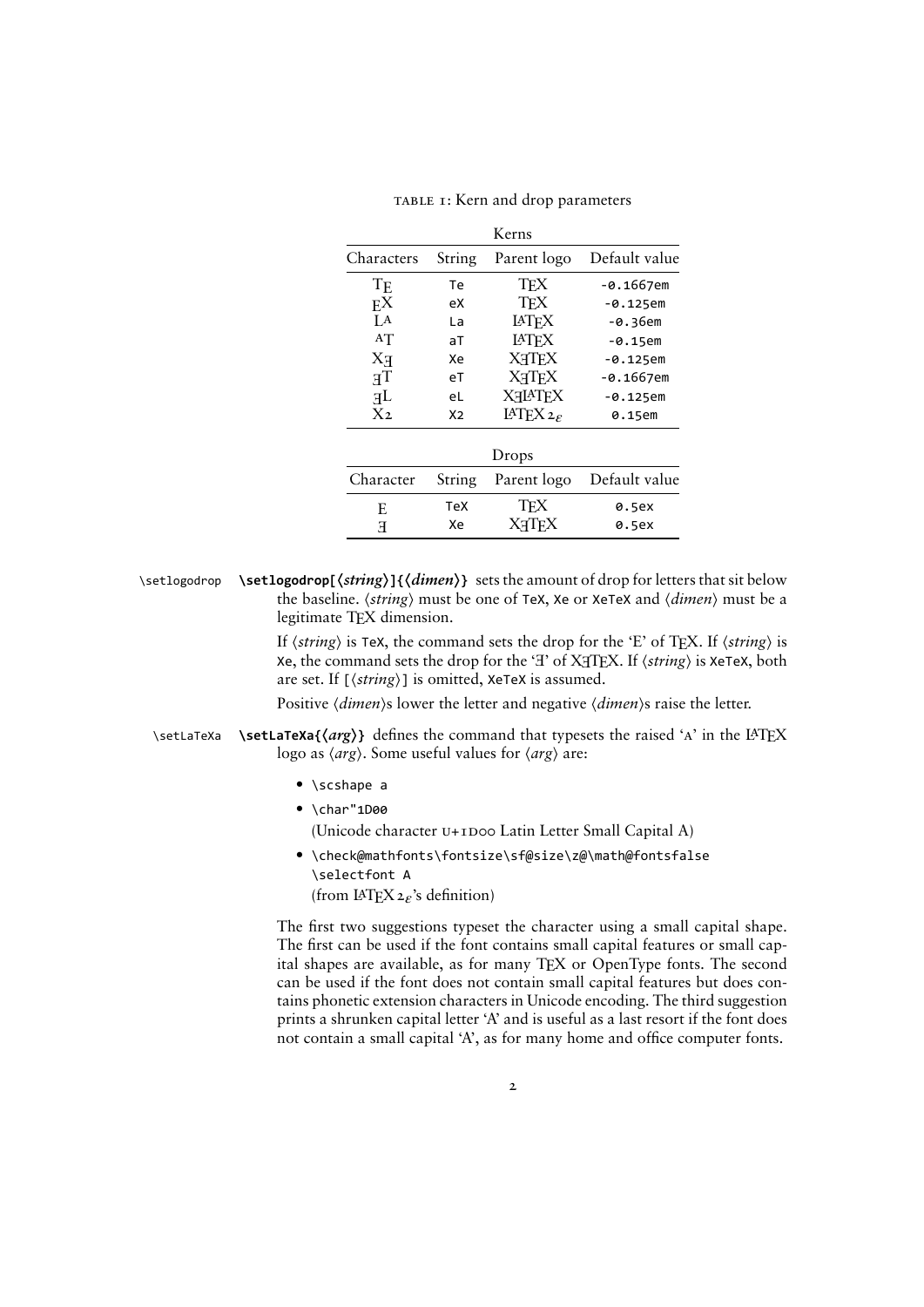The weights of the strokes in the character are guaranteed to harmonise with the surrounding characters for the first two suggestions, but not for the third because the third shrinks a regular sized character, making the strokes thinner. As the third suggestion is guaranteed to work for any font, it is the default; the other two might produce unexpected results if there is no small capital 'A'.

\setLaTeXee **\setLaTeXee{〈***arg***〉}** defines the command that typesets the lowered '*ε*' in the LTEX*ε* logo as 〈*arg*〉. Note that this command is used in maths mode (as a subscript) and there should be an \mbox or else if needed.

> If an argument contains an '@' as part of a control sequence, the command would usually have \makeatletter before and \makeatother after.

> It is not usually a good idea to use absolute dimensions like point (pt) and millimetre (mm) because these dimensions do not adapt to any font size. Relative dimensions like em (the current point size, em) and ex (the height of the lowercase letter 'x', ex) are preferred as these dimensions are proportional to the font size.

\seteverylogo **\seteverylogo{〈***toks***〉}** defines the hook that is called whenever a logo is typeset as 〈*toks*〉.

\everylogo **\everylogo{〈***toks***〉}** appends 〈*toks*〉 to the hook.

These two commands are useful to set parameters that depend on the current font.  $\if{diffim\font{inl}}font{font=opt}$  is true if the current font is not slanted;  $\if{if}$ b\expandafter\@car\f@series\@nil is true if the current font is bold. In a similar way, other font attributes can be tested using the internal macros that are documented in section 2.3 of 'L<sup>AT</sup>EX<sub>2 $\varepsilon$ </sub> font selection' (fntguide.pdf). This technique is useful to set dynamic parameters for fonts with optical sizes.

### **. Defaults**

- **\setLaTeXa{default}** is equivalent to \setLaTeXa{\check@mathfonts\fontsize \sf@size\z@\math@fontsfalse\selectfont A} (the third suggestion in the previous section).
- **\setLaTeXee{default}** is equivalent to \setLaTeXee{\textstyle\varepsilon} (as in LTEX*ε*'s definition).
- **\setlogokern{〈***string***〉}{default}** and **\setlogodrop{〈***string***〉}{default}** each apply the default value to the parameter that corresponds to 〈*string*〉, as indicated in table  $\tau$ .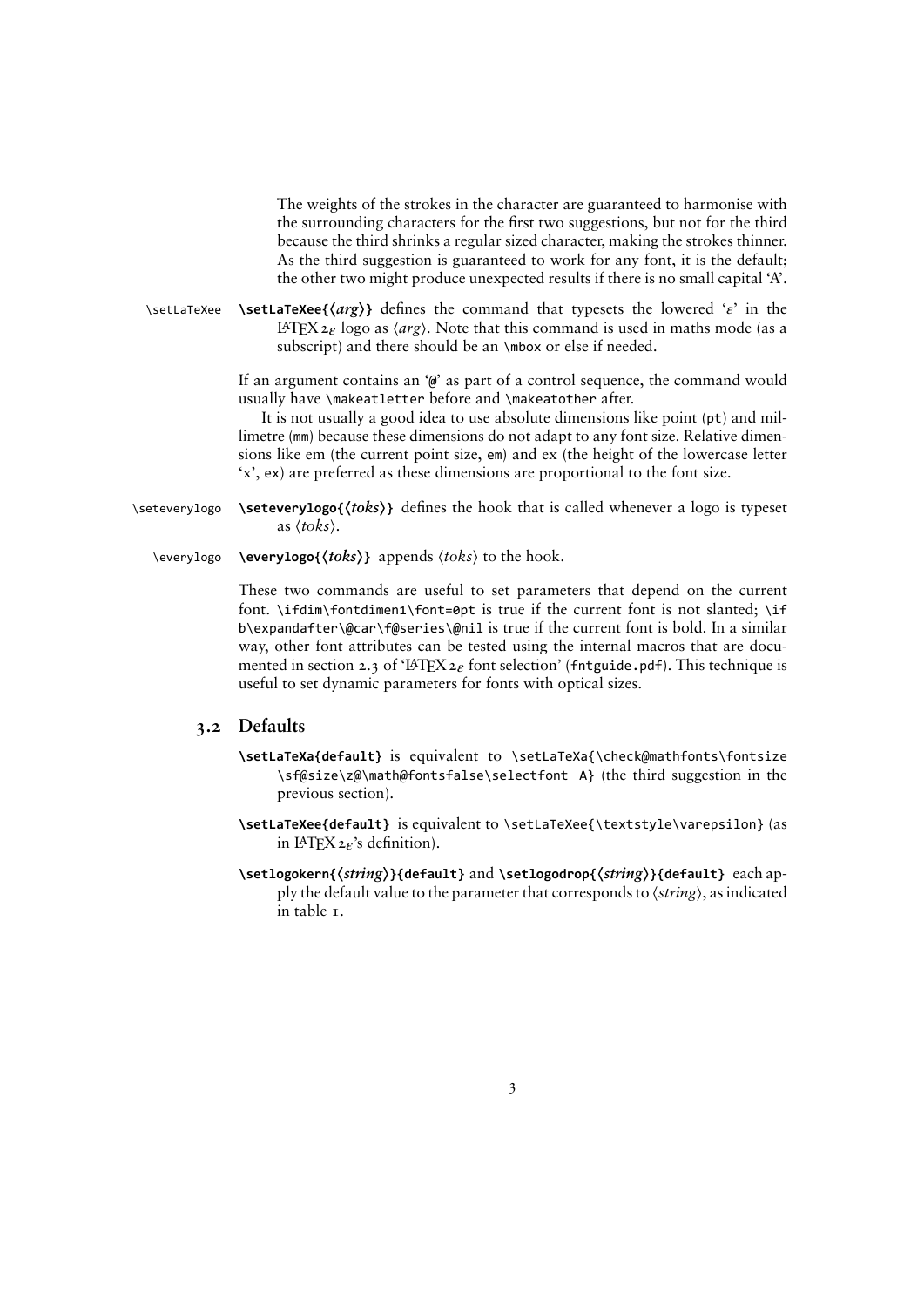## **Examples**

Clearly, the following example are not good for normal use, but they exaggerate the possibilities:

|                                                     | FX, IAT | FX. | \setlogokern{Te}{1.5em}                                          |  |
|-----------------------------------------------------|---------|-----|------------------------------------------------------------------|--|
| Т <sub>Р</sub> Х, Х <sub>Я</sub> ІАТ <sub>Р</sub> Х |         |     | \setlength\len{-4pt}\setlogokern{eX}{\len}<br>\setlogodrop{.8ex} |  |
| $X_{\overline{A}}T_{\overline{E}}X$                 |         |     | \setlogodrop[Xe]{1ex}                                            |  |

It is a good idea to experiment to determine optimal values (Clever people might open the font in a font editor and directly measure the optimal values). This document is typeset in Sabon LT Std and contains the following settings:

```
\makeatletter
\setlogokern{Te}{-0.084em}
\setlogokern{eX}{-0.063em}
\setlogokern{eT}{-0.074em}
\setlogokern{Xe}{-0.063em}
\setlogokern{eL}{-0.068em}
\setlogokern{La}{-0.305em}
\setlogokern{aT}{-0.07313em}
\setlogokern{X2}{0.101em}
\setlogodrop{0.131em}
\setLaTeXa{%
  \ifdim\fontdimen\@ne\font=\z@\else
    \addfontfeature{FakeSlant=\the\fontdimen\@ne\font}%
  \fi
  \if b\expandafter\@car\f@series\@nil
    \check@mathfonts\fontsize\sf@size\z@
    \math@fontsfalse\selectfont A%
  \else
   \scshape a%
  \fi}
\setLaTeXee{\mbox{\stixgeneral\itshape ε}}
\makeatother
```
This example demonstrates how to set the 'A' to depend on the current font, without using \seteverylogo or \everylogo. The following example sets -0.084 em and −0.063 em kerns for regular and −0.075 em and −0.068 em kerns for bold text:

```
\seteverylogo{%
  \if b\expandafter\@car\f@series\@nil
    \setlogokern{Te}{-0.075em}%
    \setlogokern{eX}{-0.068em}%
  \else
    \setlogokern{Te}{-0.084em}%
    \setlogokern{eX}{-0.063em}%
  \fi}
```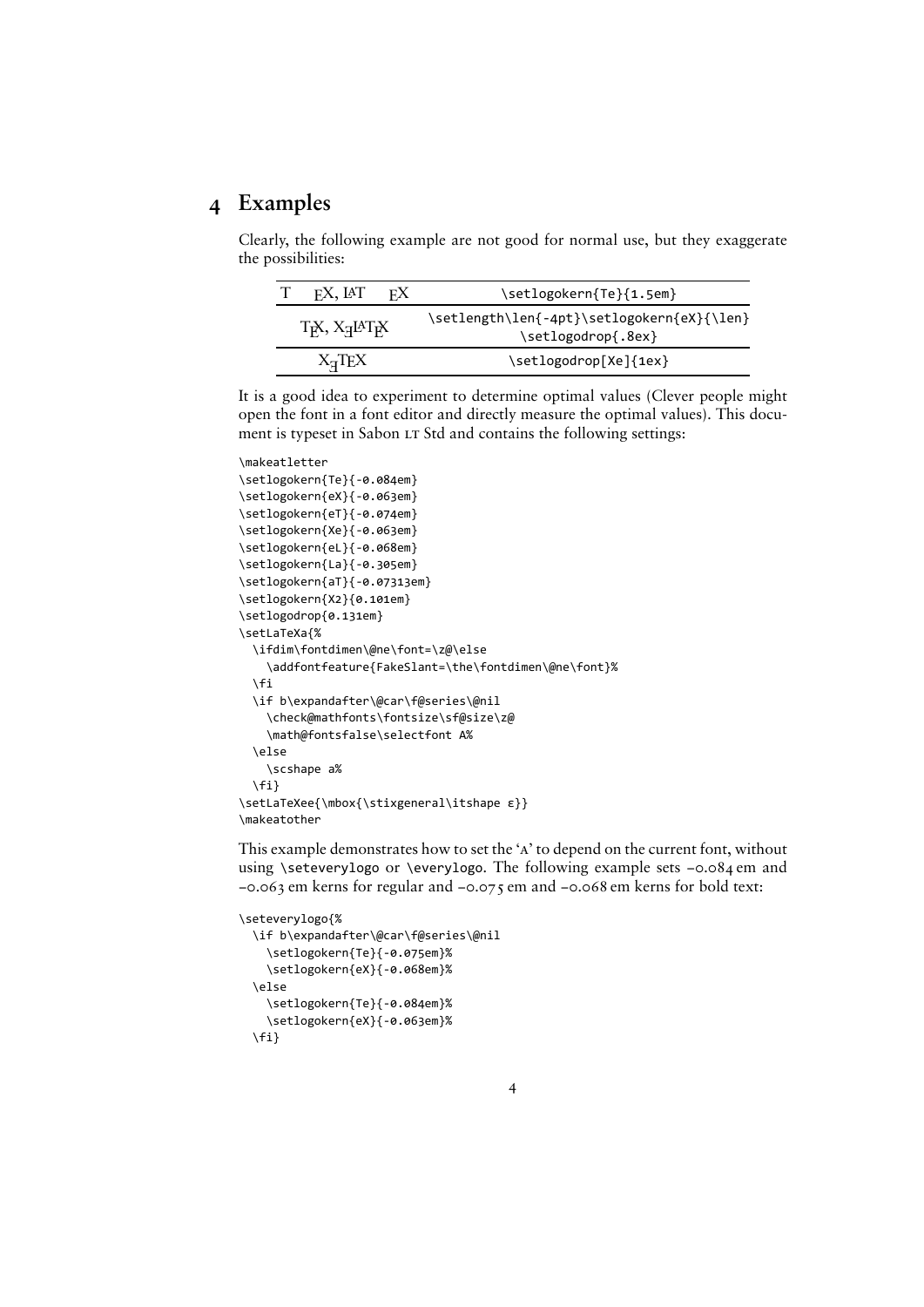## **Future directions**

Default parameters for common fonts should be built into the package, so that users need not worry about setting them themselves. There should also be an easier way to set dynamic parameters for different font variations (bold, italic, optical sizes, etc.) and shorthands to set multiple kerns with one command. If you want another feature, or another logo supported, please let me know!

## **Æsthetics**

What one person thinks is beautiful is not necessarily beautiful to another. This section describes my preferences in determining the optimal kern and drop values. Of course, you do not need to agree with me and are free to do something else.

I like my adjacent characters to either be connected or have aligned serifs. If they are connected, they should be set as tight as possible, without any part that 'sticks out':

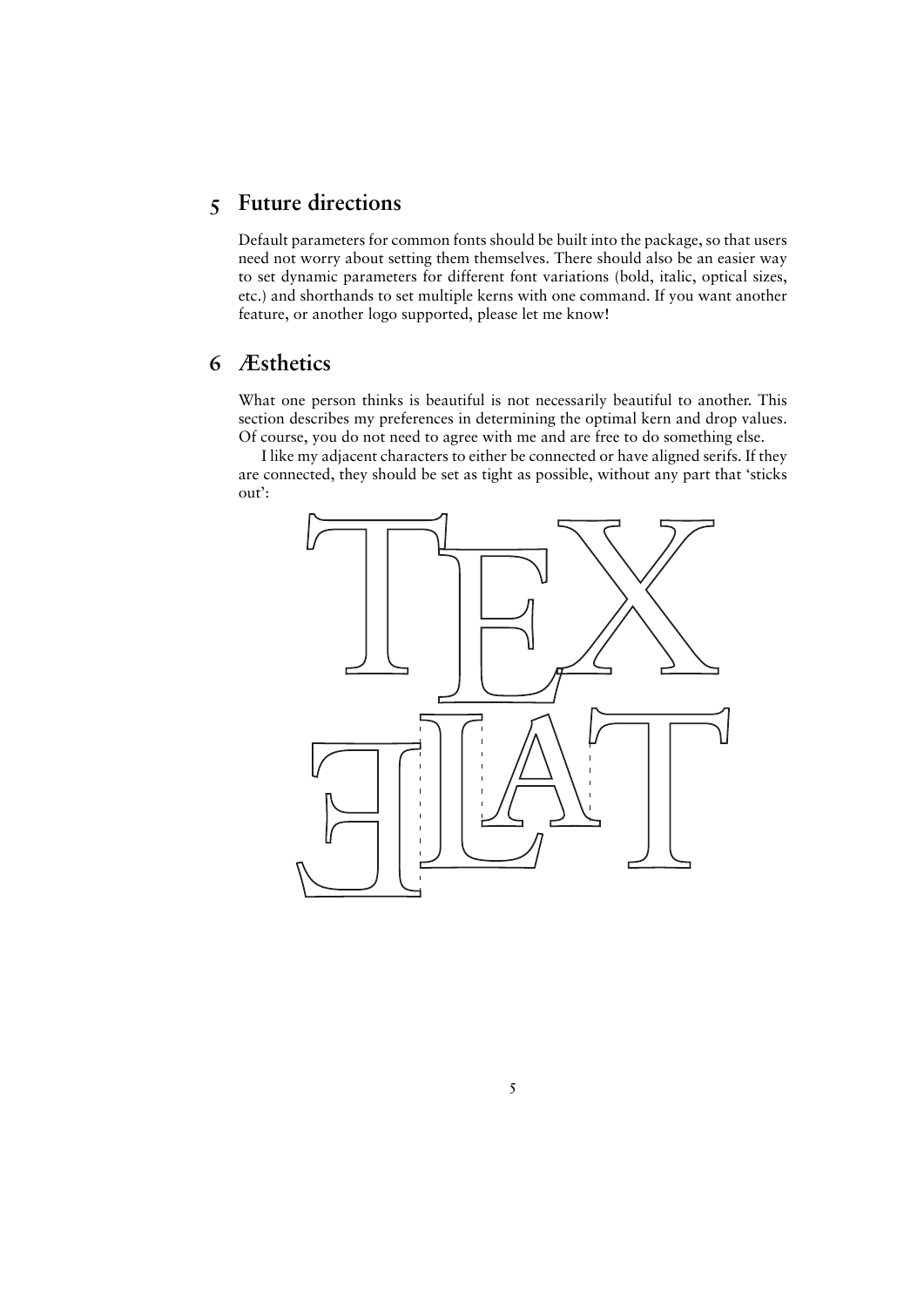## **The package**

graphicx is used to transform 'E' into 'T', and if  $XTFX$  is used, fontspec's FakeSlant feature is used to transform ' $\exists$ ' into ' $\exists$ ', otherwise \itshape\XeTeX produces *X*<sub>H</sub>*T<sub>E</sub>X*.

```
I\RequirePackage{graphicx}
 \RequirePackage{ifxetex}
 \ifxetex
4 \RequirePackage{fontspec}[2008/08/09]
\frac{1}{2} \fi
```
Preserve the original logo definitions.

```
 \let\original@TeX\TeX
```

```
 \let\original@LaTeX\LaTeX
```

```
 \let\original@LaTeXe\LaTeXe
```

```
 \@ifundefined{XeTeX}{}{\let\original@XeTeX\XeTeX}
```

```
 \@ifundefined{XeLaTeX}{}{\let\original@XeLaTeX\XeLaTeX}
```
Default parameters.

```
 \newif\if@xl@default
```
- \AtEndOfPackage{
- \setlogokern{Te}{default}
- \setlogokern{eX}{default}
- \setlogokern{La}{default}
- \setlogokern{aT}{default}
- 17 \setlogokern{Xe}{default}
- \setlogokern{eT}{default} \setlogokern{eL}{default}
- 20 \setlogokern{X2}{default}
- 21 \setlogodrop{default}
- \setLaTeXa{default}
- \setLaTeXee{default}
- \seteverylogo{}}

This macro kerns by −#ɴ × 〈*current slant*〉. It is similar to LTEX*ε*'s \ltx@sh@ft, but multiplies the dimension by −1. They are used as a kind of italic correction for raised and lowered characters, since a character should shear with respect to an origin on the baseline, not at the bottom of the glyph.

- \newcommand\xl@sh@ft[ɴ]{%
- $26$  \dimen@ #1%
- $27$  \multiply\dimen@\m@ne
- \kern\strip@pt\fontdimen\@ne\font\dimen@}

\setlogokern

29 \newcommand\setlogokern[2]{%

- \edef\@tempa{#ɴ}%
- \edef\@tempb{#ɵ}%
- \def\@tempc{default}%
- \ifx\@tempb\@tempc
- 34 \@xl@defaulttrue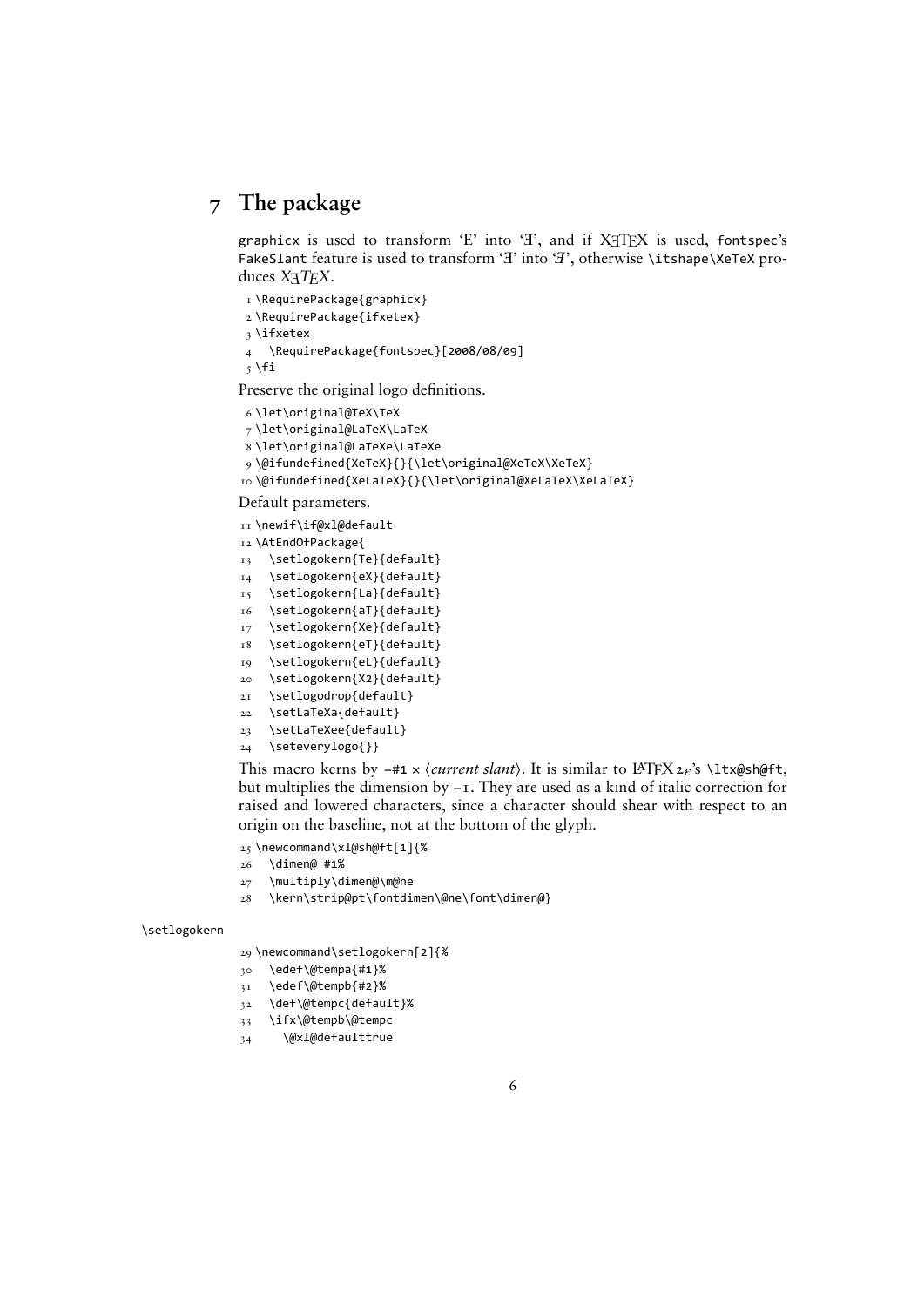```
35 \fi
 \def\@tempb{aT}%
37 \ifx\@tempa\@tempb
38 \def\xl@kern@LaTeX@aT{#2}%
 \if@xl@default
40 \def\xl@kern@LaTeX@aT{-.15em}%
4<sup>I</sup> \fi
42 \else
 \def\@tempb{eL}%
 \ifx\@tempa\@tempb
 \def\xl@kern@XeLaTeX@eL{#ɵ}%
 \if@xl@default
47 \def\xl@kern@XeLaTeX@eL{-.125em}%
48 \fi
49 \else
 \def\@tempb{eT}%
 \ifx\@tempa\@tempb
52 \def\xl@kern@XeTeX@eT{#2}%
 \if@xl@default
54 \def\xl@kern@XeTeX@eT{-.1667em}%
55 \fi
56 \else
 \def\@tempb{eX}%
 \ifx\@tempa\@tempb
59 \def\xl@kern@TeX@eX{#2}%
 \if@xl@default
6I \def\xl@kern@TeX@eX{-.125em}%
62 \overline{\ } \overline{\ } \fi
63 \else
 \def\@tempb{La}%
 \ifx\@tempa\@tempb
 \def\xl@kern@La@La{#ɵ}%
 \if@xl@default
68 \def\xl@kern@La@La{-.36em}%
69 \fi
70 \else
 \def\@tempb{Te}%
72 \lifx\@tempa\@tempb
73 \def\xl@kern@TeX@Te{#2}%
74 \if@xl@default
75 \def\xl@kern@TeX@Te{-.1667em}%
76 \fi
77 \else
78 \def\@tempb{X2}%
79 \ifx\@tempa\@tempb
80 \def\xl@kern@LaTeXe@Xii{#2}%
 \if@xl@default
82 \def\xl@kern@LaTeXe@Xii{.15em}%
83 \overline{\phantom{a}} \fi
84 \else
```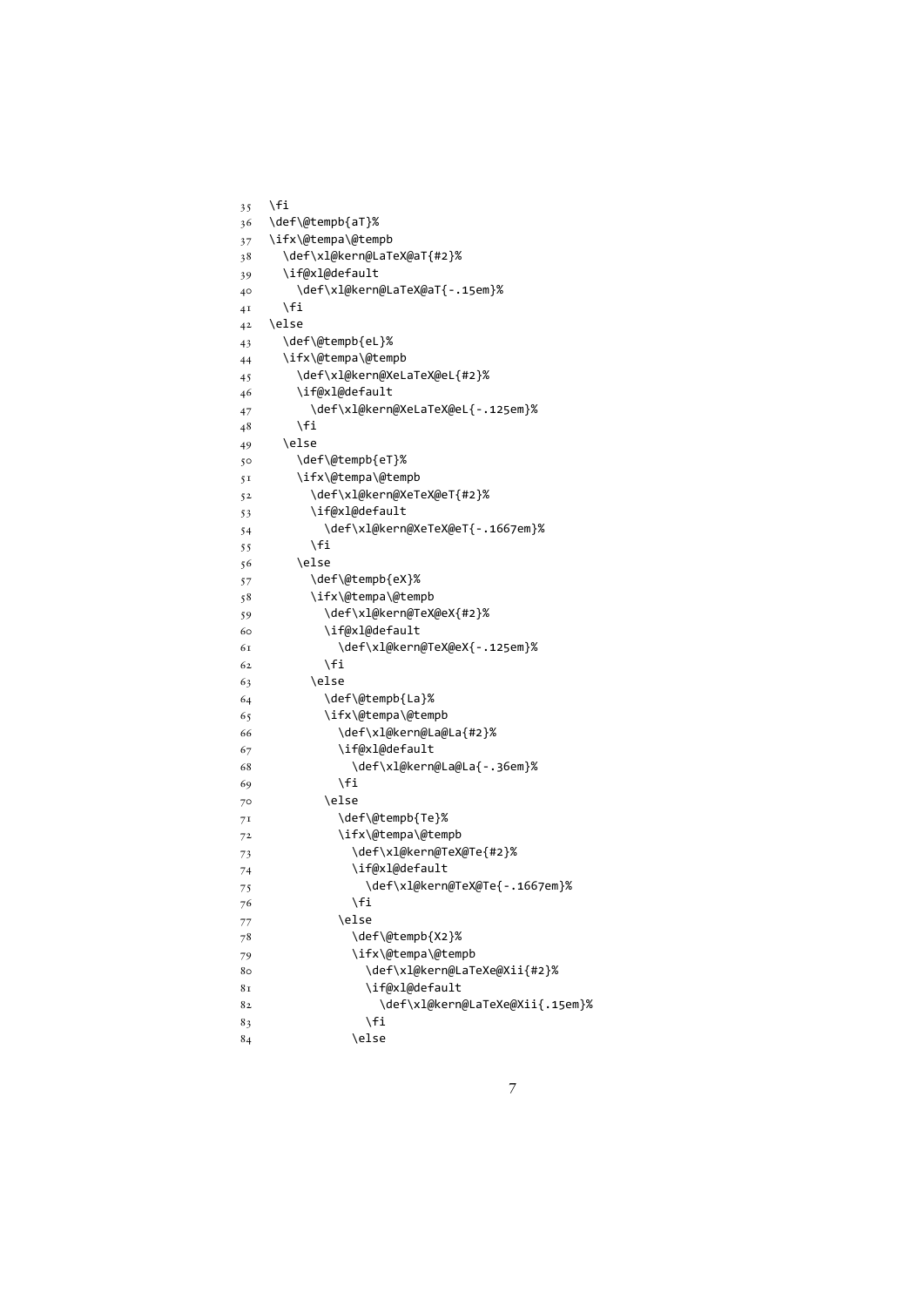```
\text{roo}\newcommand\setminus\setminus\setminus\leq\logodrop[2][XeTeX]{ \edef\@tempa{#ɴ}%
 \edef\@tempb{#ɵ}%
 \def\@tempc{default}%
 \ifx\@tempb\@tempc
 \@xl@defaulttrue
106 \fi
 \def\@tempb{XeTeX}%
 \ifx\@tempa\@tempb
109 \def\xl@drop@TeX@e{#2}%
 \let\xl@drop@Xe@e\xl@drop@TeX@e
 \if@xl@default
II2 \def\xl@drop@TeX@e{0.5ex}%
 \let\xl@drop@Xe@e\xl@drop@TeX@e
114 \fi
 \else
 \def\@tempb{TeX}%
 \ifx\@tempa\@tempb
II8 \def\xl@drop@TeX@e{#2}%
 \if@xl@default
I20 \def\xl@drop@TeX@e{.5ex}%
\frac{1}{21} \fi
122 \else
 \def\@tempb{Xe}%
 \ifx\@tempa\@tempb
125 \def\xl@drop@Xe@e{#2}%
 \if@xl@default
I27 \def\xl@drop@Xe@e{.5ex}%
128 \fi
129 \fi
130 \fi
131 \quad \text{If}132 \@xl@defaultfalse}
```
\setlogodrop

```
 \def\@tempb{Xe}%
 \ifx\@tempa\@tempb
87 \def\xl@kern@Xe@Xe{#2}%
88 \if@xl@default
89 \def\xl@kern@Xe@Xe{-.125em}%
\overline{90} \fi
91 \fi
92 \overline{1}93 \setminusfi
94 \fi
95 \fi
96 \fi
97 \fi
98 \fi
 \@xl@defaultfalse}
```
8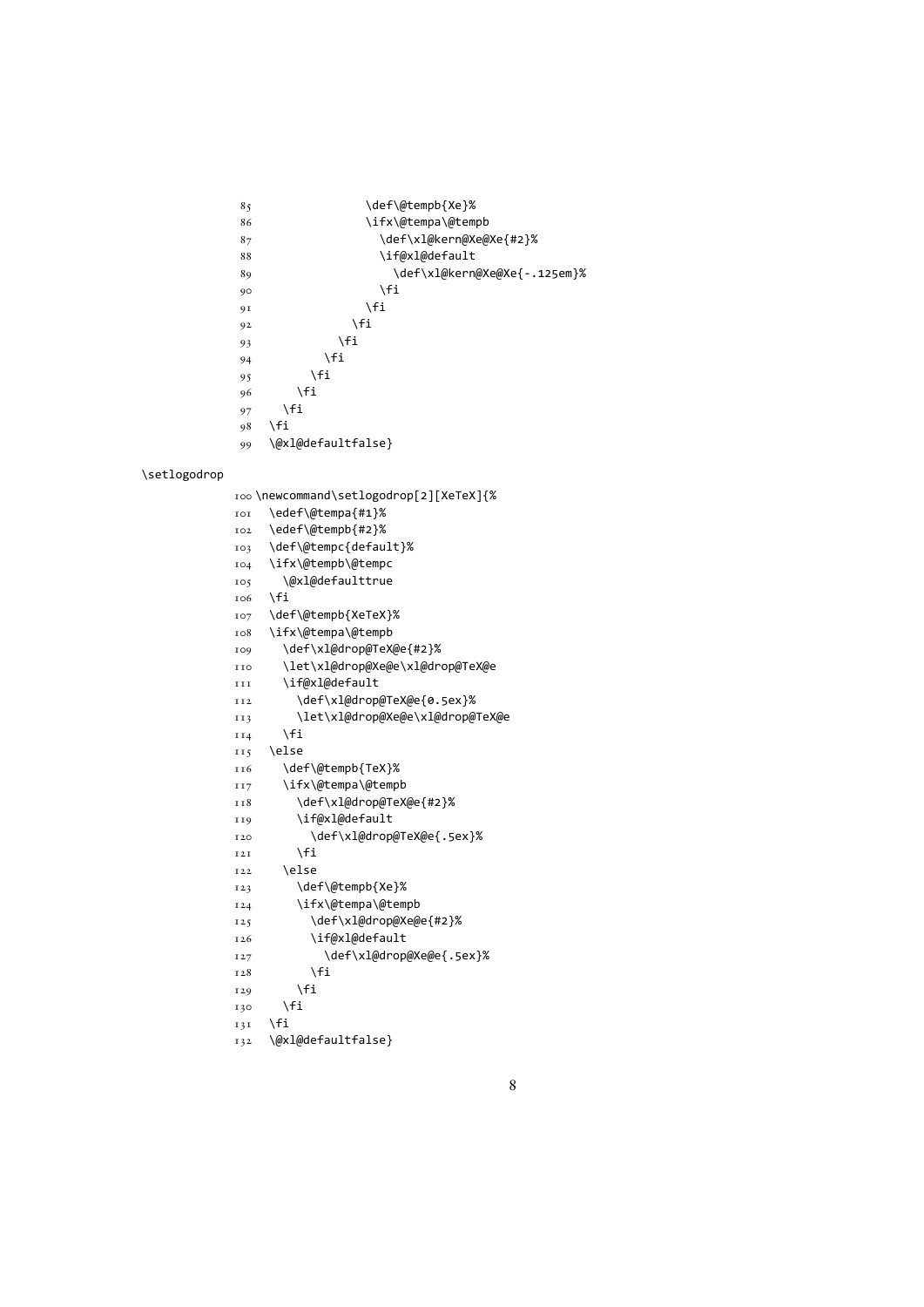```
\setLaTeXa
          \newcommand\setLaTeXa[ɴ]{%
          \def\@tempa{#ɴ}%
          \def\@tempb{default}%
          \ifx\@tempa\@tempb
          \def\xl@LaTeX@a{%
          \check@mathfonts\fontsize\sf@size\z@
          \math@fontsfalse\selectfont A}%
         140 \else
          \def\xl@LaTeX@a{#ɴ}%
```

```
I_{42} \fi}
```
\setLaTeXee

```
 \newcommand\setLaTeXee[ɴ]{%
```

```
I_{44} \def\@tempa{#1}%
 \def\@tempb{default}%
 \ifx\@tempa\@tempb
 \def\xl@LaTeXe@e{\textstyle\varepsilon}%
148 \else
```

```
 \def\xl@LaTeXe@e{#ɴ}%
```

```
150 \quad \text{If}
```
### \seteverylogo

```
\everylogo _{151} \newcommand\seteverylogo[1]{%
```

```
 \xl@everylogo{#ɴ}%
```

```
 \xl@@everylogo{#ɴ}}
```

```
 \newcommand\everylogo[ɴ]{%
```
- \addto@hook\xl@everylogo{#ɴ}%
- \addto@hook\xl@@everylogo{#ɴ}}
- 157\newtoks\xl@everylogo
- 158\newtoks\xl@@everylogo
- \newcommand\@xl@everylogo{%
- \the\xl@everylogo
- \xl@everylogo{}}

#### \TeX

- \DeclareRobustCommand\TeX{%
- \@xl@everylogo
- T\kern\xl@kern@TeX@Te
- \lower\xl@drop@TeX@e\hbox{%
- \xl@sh@ft\xl@drop@TeX@e
- T<sub>67</sub> E%
- \ltx@sh@ft\xl@drop@TeX@e}%
- \kern\xl@kern@TeX@eX X%
- 170 \the\xl@@everylogo}

#### \LaTeX

- \DeclareRobustCommand\LaTeX{%
- 172 \@xl@everylogo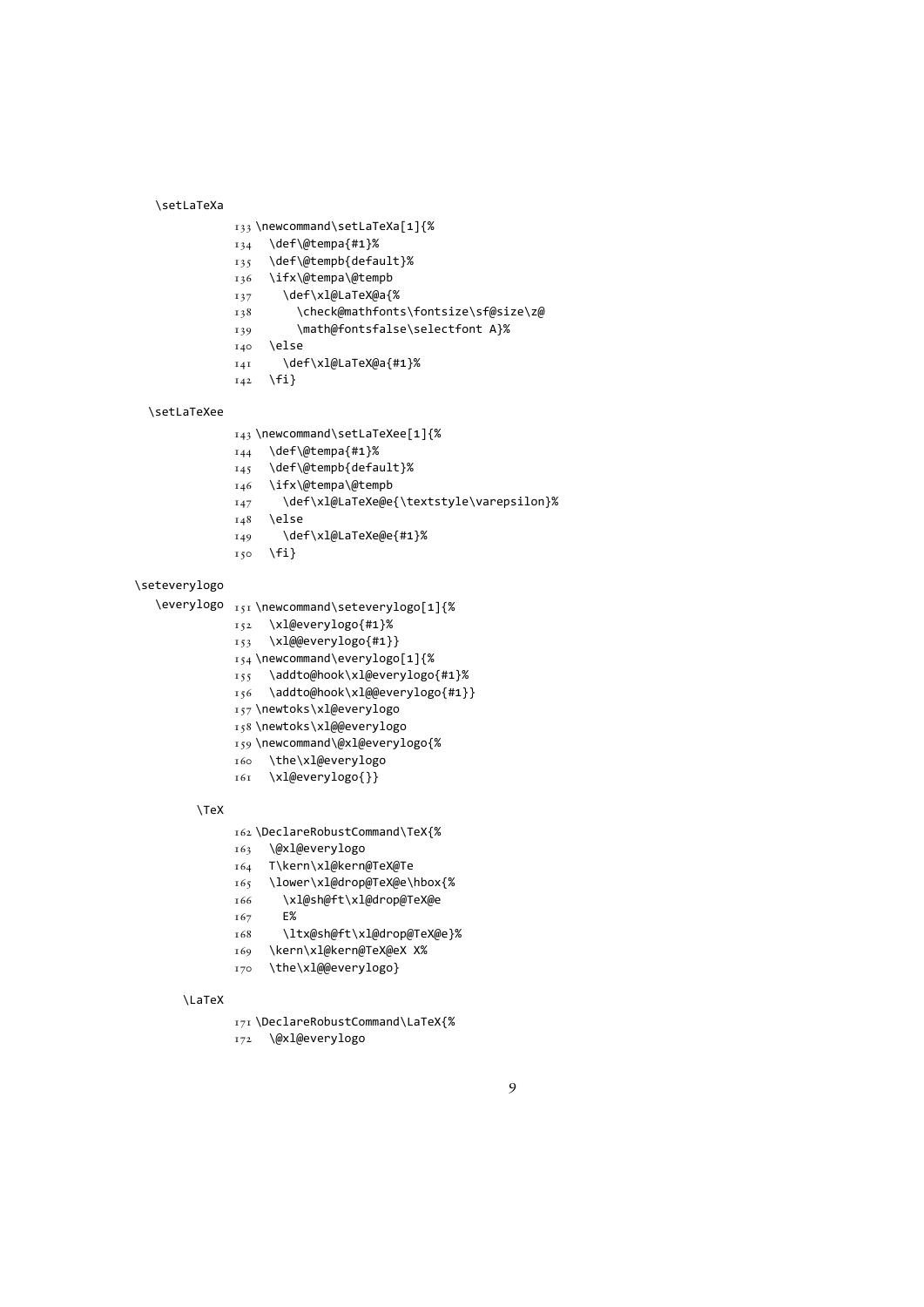- 173 L\kern\xl@kern@La@La
- 
- 
- 175 \XeTeXuseglyphmetrics\@ne
- 
- 
- 
- 
- 
- 
- 
- 
- 
- 
- 
- $174$  {\ifxetex
- 
- 
- 
- 
- 
- 

 \sbox\@ne{\xl@LaTeX@a}%  $179$  \vbox to\ht\z@{% \hbox{%

 \ltx@sh@ft{\ht\z@}% \xl@sh@ft{\ht\@ne}%

187 \kern\xl@kern@LaTeX@aT\TeX}

\DeclareRobustCommand\LaTeXe{%

\if b\expandafter\@car\f@series\@nil

195\DeclareRobustCommand\LuaTeX{Lua\TeX}

\DeclareRobustCommand\Xe{%

\xl@sh@ft\xl@drop@Xe@e

\ltx@sh@ft\xl@drop@Xe@e}}

207\DeclareRobustCommand\xl@Xe@e{%

 \@xl@everylogo% X\kern\xl@kern@Xe@Xe \lower\xl@drop@Xe@e

\hbox{%

\xl@Xe@e

\ifxetex

\DeclareRobustCommand\LuaLaTeX{Lua\LaTeX}

194 \kern\xl@kern@LaTeXe@Xii 2\$\_{\xl@LaTeXe@e}\$}}

\DeclareRobustCommand\XeTeX{\Xe\kern\xl@kern@XeTeX@eT\TeX}

\DeclareRobustCommand\XeLaTeX{\Xe\kern\xl@kern@XeLaTeX@eL\LaTeX}

This command typesets 'T'. It contains some code from Will Robertson's x1txtra.

IO

 $176$  \fi

177 \sbox\z@ T%

 \xl@LaTeX@a \xl@sh@ft{\ht\z@}% \ltx@sh@ft{\ht\@ne}}%

\vss}}%

\mbox{\m@th

 $192$  \fi 193 \LaTeX

\boldmath

\LaTeXe

\LuaTeX

\LuaLaTeX

\Xe

\XeTeX

\XeLaTeX

- 
- 
- 
- 
- 
- 
- 
- 
- 
- 
- 
- 
- 
- 
- 
- 
-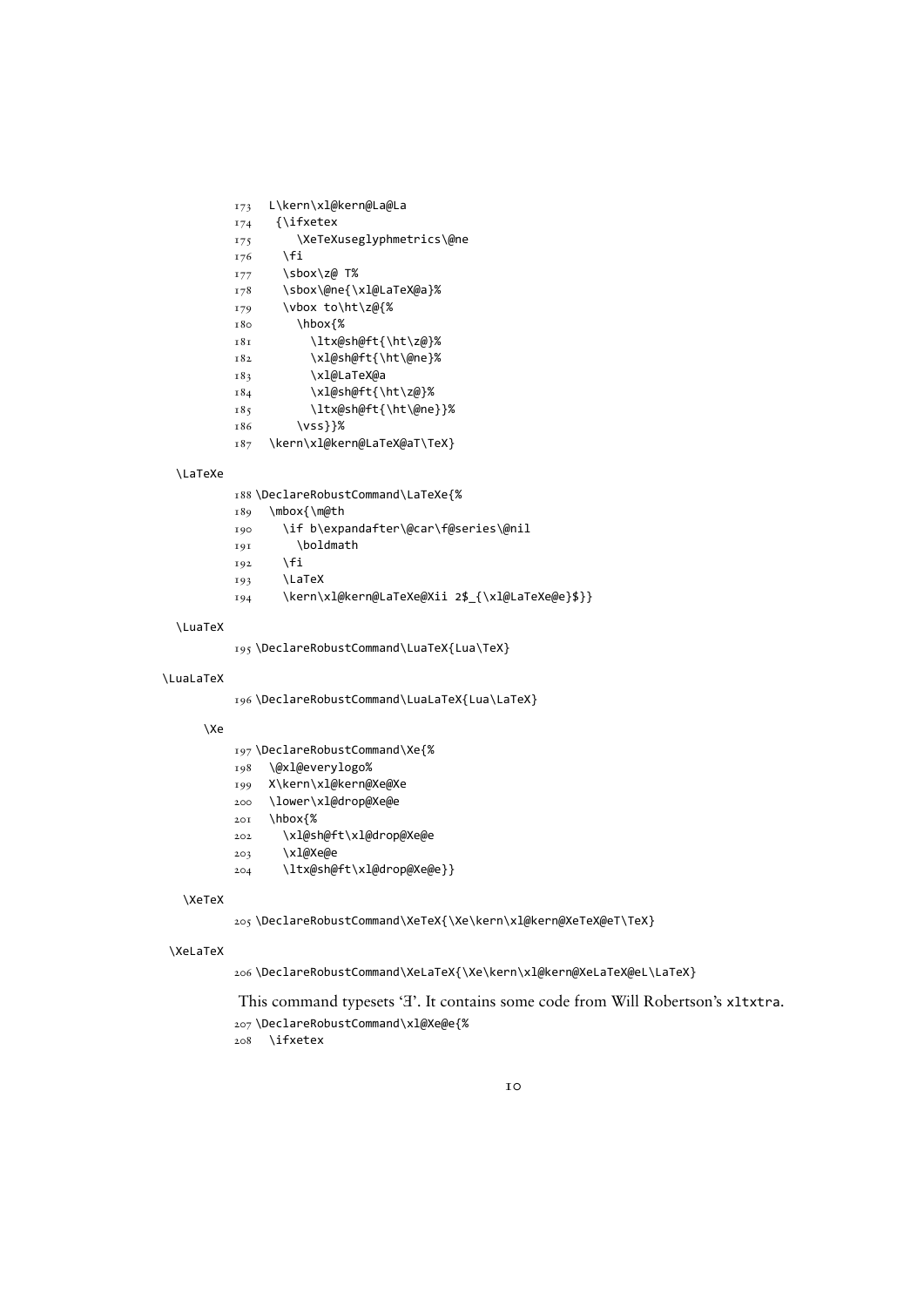XTTFX. \ifnum\XeTeXfonttype\font>\z@ Modern font. \ifnum\XeTeXcharglyph"ɱɴɻE>\z@ Use glyph directly.  $2II$  \char"018E%  $2I2$  \else Use transformed 'E'. \ifdim\fontdimen\@ne\font=\z@ Unslanted. Use reflected 'E'.  $2I4$  \reflectbox{E}%  $215$  \else Slanted. Use FakeSlanted upright 'E'. \reflectbox{% \addfontfeature{FakeSlant=-\strip@pt\fontdimen\@ne\font}% 218 \upshape E}%  $219$  \fi  $220$  \fi  $22I$  \else Traditional TEX font. Use transformed 'E'. 222 \ifdim\fontdimen1\font=\z@ Unslanted. Use reflected 'E'. \reflectbox{E}%  $224$  \else Slanted. Use rotated 'E' because a shear transformation is unavailable. \XeTeXuseglyphmetrics\@ne \setbox\z@\hbox{E}%  $227$  \dimen@\ht\z@ \advance\dimen@\dp\z@ \ltx@sh@ft\dimen@ 130 \raise\dimen@\hbox{\rotatebox{180}{\box\z@}}% \xl@sh@ft\dimen@  $232$  \fi  $233$  \fi  $234$  \else Not X<sub>T</sub>TEX. Traditional TEX font. Use transformed 'E'.  $235$  \ifdim\fontdimen1\font=\z@ Unslanted. Use reflected 'E'. \reflectbox{E}%  $237$  \else Slanted. Use rotated 'E' because a shear transformation is unavailable.

238 \setbox\z@\hbox{E}%

239 \dimen@\ht\z@